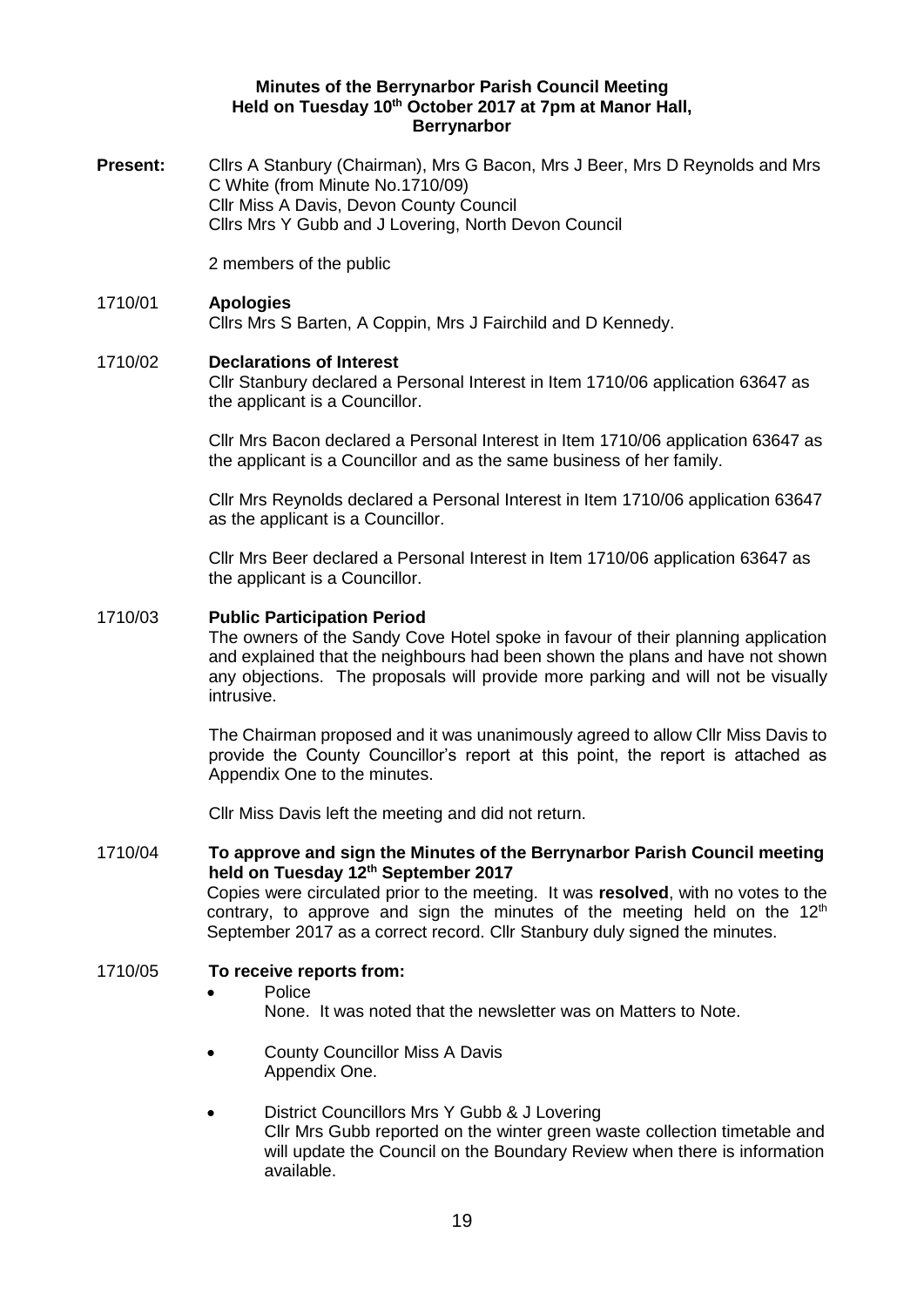Cllr Lovering reported that the width of the Link Road will be increased from 9.3m to 13.5m. There will be a new eight lane swimming pool as part of the new Leisure Centre and Sport England has invited NDC to submit an application for funding.

- Play Area Inspections. Councillor Mrs J Beer There was nothing to report, however, it was noted that Cllr Stanbury had removed the doors from the shed in the Recreation Field as agreed.
- Councillor Mrs D Reynolds, Manor Hall Nothing to report.
- Footpaths Report Councillor Mrs Fairchild It was noted that the sign for footpath 20 was still broken and had not been replaced, this had been reported again to DCC.
- Dog Exercise area Councillor Mrs White None.
- Meetings/events attended by Councillors/Clerk None.

#### 1710/06 **Planning & Planning Correspondence**

Planning Applications: to consider Planning Applications received to date

**63712** Hybrid application 1) Replacement wedding venue with associated landscaping 2) Outline application for additional 6 guest suites (some matters reserved (appearance))

Location: Sandy Cove Hotel, Old Coast Road, Berrynarbor, Ilfracombe Applicant/Agent: Mr and Mrs Gerrit and Dawn Ten-Bokkel

It was **resolved**, with no votes to the contrary, to recommend APPROVAL.

Cllrs Stanbury, Mrs Bacon, Mrs Beer and Mrs Reynolds declared a Personal Interest in the following application.

**63647** Change of use of land to allow storage for up to 35 caravans between 31<sup>st</sup> October and 1<sup>st</sup> March together with extension to permitted season of camping in bottom field from 1<sup>st</sup> March to 31 October each year Location: Mill Park Touring Site, Mill Lane, Berrynarbor, Ilfracombe Applicant/Agent: Mr Adrian Coppin

It was **resolved**, with no votes to the contrary, to make no comment on this application.

**63749** Change of use from guest house to single dwelling house Location: The Lodge, Berrynarbor, Ilfracombe Applicant/Agent: Mr Martin and Mrs Lorna Robson

It was **resolved**, with no votes to the contrary, to recommend APPROVAL.

**63705** Replacement of existing parking with new parking Location: The Little Buttery, 54 The Village, Silver Street, Berrynarbor, Ilfracombe Applicant/Agent: Mr Buggins

It was **resolved**, with no votes to the contrary, to recommend REFUSAL the proposal would alter the character of the centre of the village.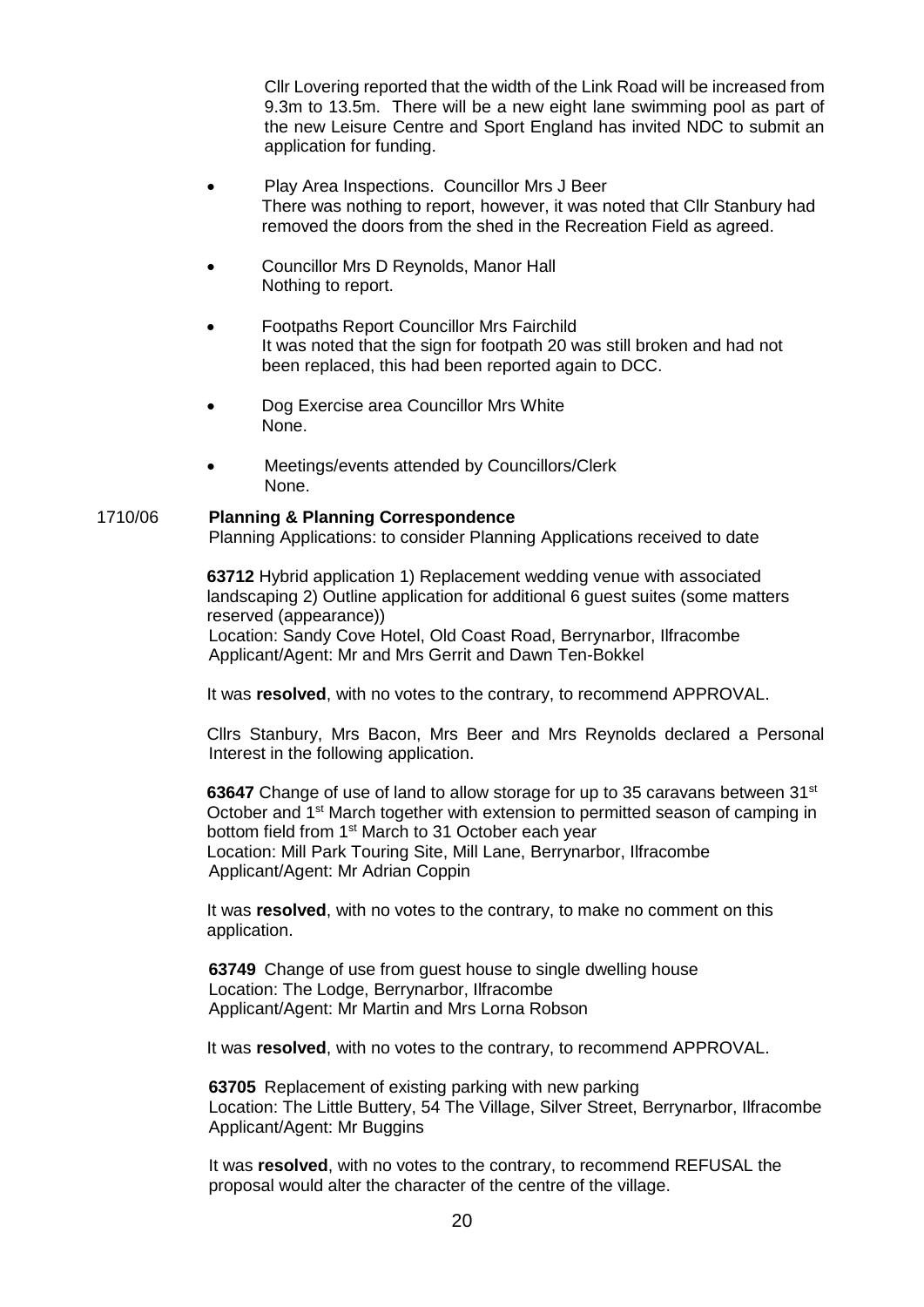Planning Decisions:

**63752** Prior notification for erection of one agricultural building at land at 256975 1460221, Berrynarbor

Prior approval is required.

It was **resolved**, with no votes to the contrary, to note the above information.

1710/07 **Matters to Note** (correspondence is available from the Clerk unless otherwise stated)

- Completion of Monthly Defibrillator report
- DALC's September newsletter
- Listing of Berrynarbor's Wall Memorial as part of Historic England's First World War Commemoration Project (information enclosed for Cllrs)
- Cllr Mrs Fairchild's attendance at the forthcoming Parish Paths Partnership Annual Workshop 2017
- Combe Martin, Berrynarbor and East Down Police Newsletter October 2017 (available on the Parish Council's website)

It was **resolved**, with no votes to the contrary, to note the above.

# 1710/08 **To approve payments and receipts to date**

The following payments were received: -

| Payments 12th September 2017 - 10th October 2017<br><b>Clerk's October Salary</b> | £300 (Net)    |
|-----------------------------------------------------------------------------------|---------------|
| Expenses: Mileage 10/10/2017 39 miles @ 0.45 =<br><b>HMRC PAYE</b>                | £17.55<br>£75 |
| Buckets and Sparkle, September Toilet Cleaning                                    | £125          |
| <b>British Gas, electricity</b>                                                   | £9.32         |
| <b>Grant Thornton, Audit Fees</b>                                                 | £240          |
| <b>Payments total:</b>                                                            | £766.87       |
| Receipts 12th September 2017 – 10th October 2017                                  |               |
| Interest                                                                          | £0.79         |
| Western Power, Wayleave                                                           | £2.90         |
| Precept                                                                           | £7,639.80     |
| <b>Precept Assistance</b>                                                         | £541.22       |
| <b>Parish Grant</b>                                                               | £166.39       |

**Receipts total: £8,351.10**

It was **resolved**, with no votes to the contrary, to approve the payments.

Cllr Mrs White entered the meeting at 7.37pm.

#### 1710/09 **To receive budget review**

The budget review and bank reconciliation were circulated prior to the meeting and it was **resolved**, with no votes to the contrary, to note the information.

1710/10 **To note receipt of the Foundation Level of the Local Council Award Scheme**  Members were informed that the Parish Council had been awarded the Foundation Level of the Local Council Award Scheme, which is a prestigious award that recognises that the council achieves good practice in governance, community engagement and council improvement.